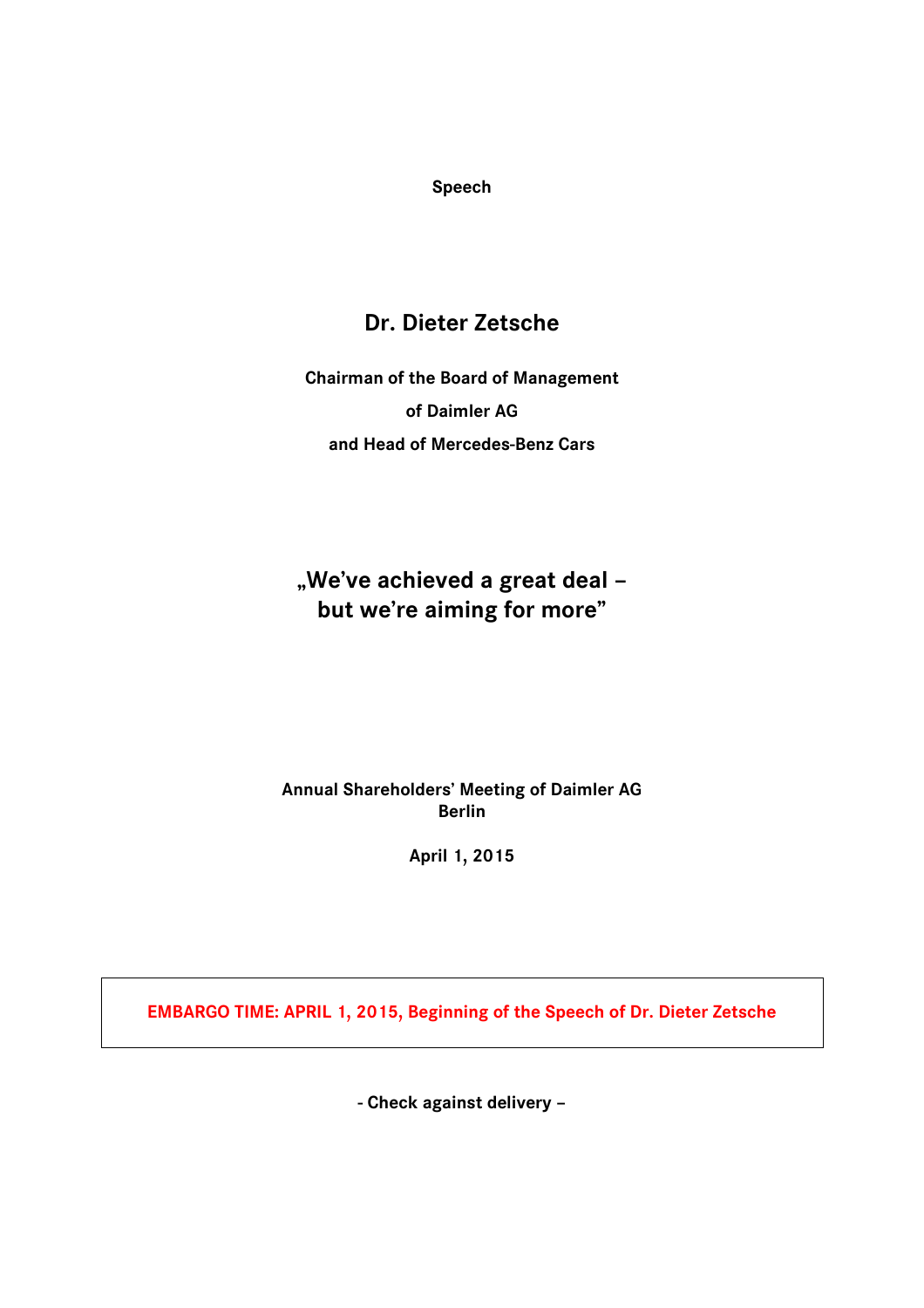# **Content**

| Introduction                | 2  |
|-----------------------------|----|
| Products                    | 2  |
| Technology                  | 4  |
| <b>Sales</b>                | 6  |
| Production                  |    |
| Human Resources             | 9  |
| <b>Politics and Society</b> | 10 |
| Conclusion                  | 10 |
|                             |    |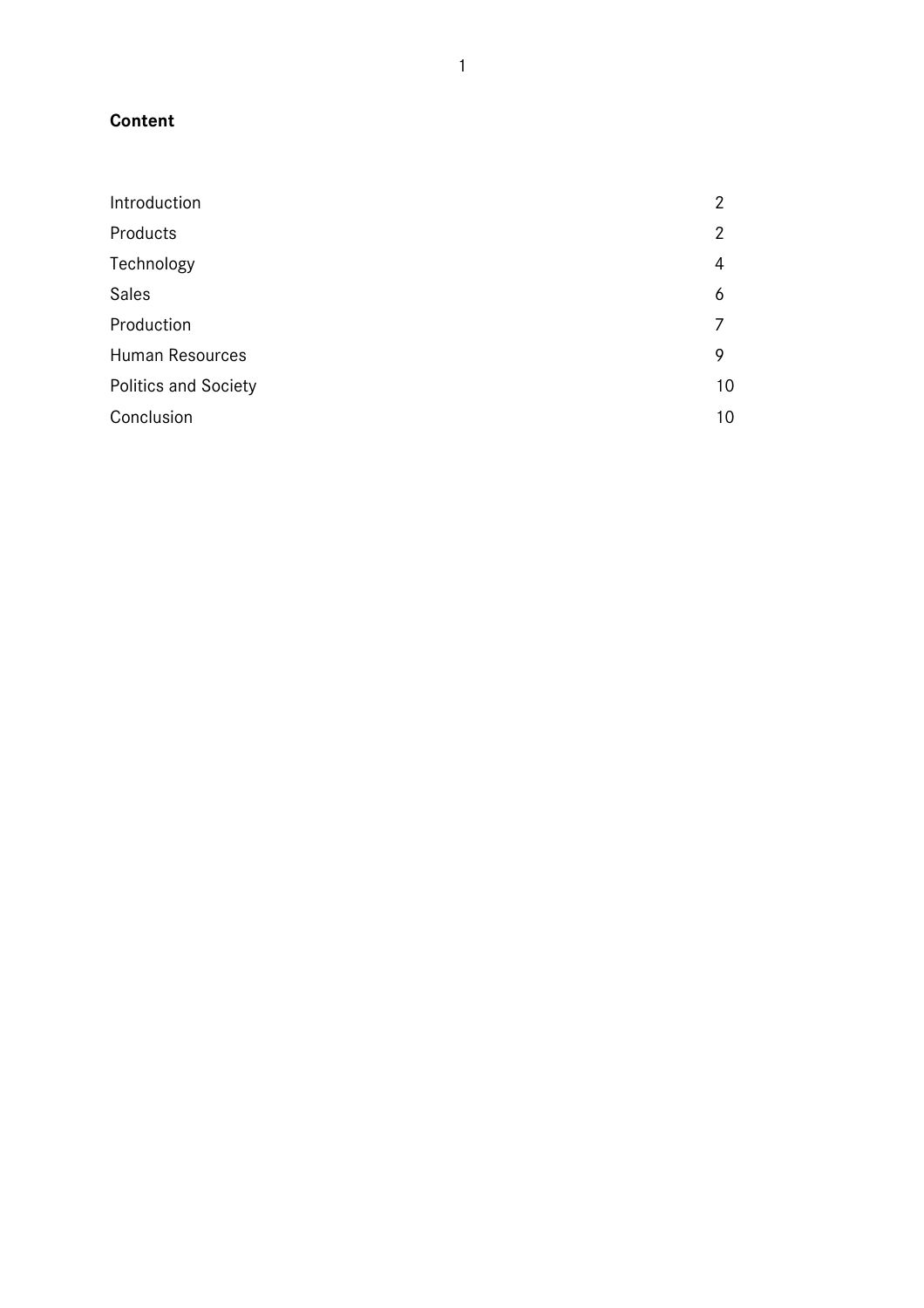# **Introduction**

Dear shareholders, shareholder representatives, ladies and gentlemen,

On behalf of the employees of Daimler AG, I too would like to cordially welcome you to our ordinary Annual Meeting in 2015. This year's meeting is taking place at a new location. And today you are also seeing Daimler in a new design. This is appropriate, because your company is currently undergoing a process of renewal.

And our results for 2014 show that it pays to have the courage to change. Last year more customers than ever before opted to buy a vehicle from Daimler — over 2.5 million customers, to be exact. As a result, Daimler recorded revenues of almost 130 billion euros, an increase of ten percent from the prior year. We also impressively demonstrated our earning power with EBIT of 10.1 billion euros from business operations in 2014. This increase of 27 percent far outpaced the development of our revenues. In view of this result, the Board of Management and the Supervisory Board will recommend to this Annual Meeting a dividend of 2.45 euros per share — the highest dividend in our history. Using yesterday's Daimler share price as a reference, the dividend yield totals 2.7 percent. Our employees will also benefit from our company's success. About 135,000 eligible employees of Daimler AG will each receive a profit-sharing payout of 4,350 euros — more than ever before.

All of these figures set new records for our company. Our growth strategy is obviously bearing fruit, and all of us at Daimler are very proud of that. Nonetheless, we're still not satisfied with what we've achieved, and that's why we are forging ahead with the renewal of our company. We are going new ways to new strengths. Today I'd like to present to you a few examples to illustrate what I mean.

# **Products**

Our new products provide the first and most visible proof. Last year alone, we introduced a total of eight new or updated car models. One of these was the all-new C-Class. Although this model has many competitors in its segment, it is also considered by many journalists to be unrivaled — especially in terms of its perceived quality and value. Customers take a similar view, as shown by the fact that sales of C-Class sedans and station wagons rose by more than 70 percent in the first few months of 2015. Our new GLA compact SUV has enjoyed similar success. This model was one of the reasons why we were able to increase our sales of compacts by 25 percent in 2014. Sales in 2015 have already risen by more than 30 percent.

Thanks to our product offensive, Mercedes-Benz now has the youngest product range of any German premium manufacturer. We will continue to keep the portfolio young with further new models.

With this product range we are also attracting many new customers who had previously never considered purchasing a Mercedes-Benz. Good design is very important here. We have developed a consistent design idiom that makes it clear — even without the presence of the star — that every one of our cars is a true Mercedes. We also work hard to ensure that our vehicles retain their distinctive character no matter what segment they're offered in. The S-Class, for example, is traditionally a symbol of timeless and superior luxury. This is particularly true of the current model. As a result, we are now selling more S-Class vehicles than ever before. By contrast, the A-Class, the CLA, and the GLA are the most progressive vehicles in their respective segments. They have rejuvenated the Mercedes-Benz brand and generated new sales momentum. Taken together, all of these developments have further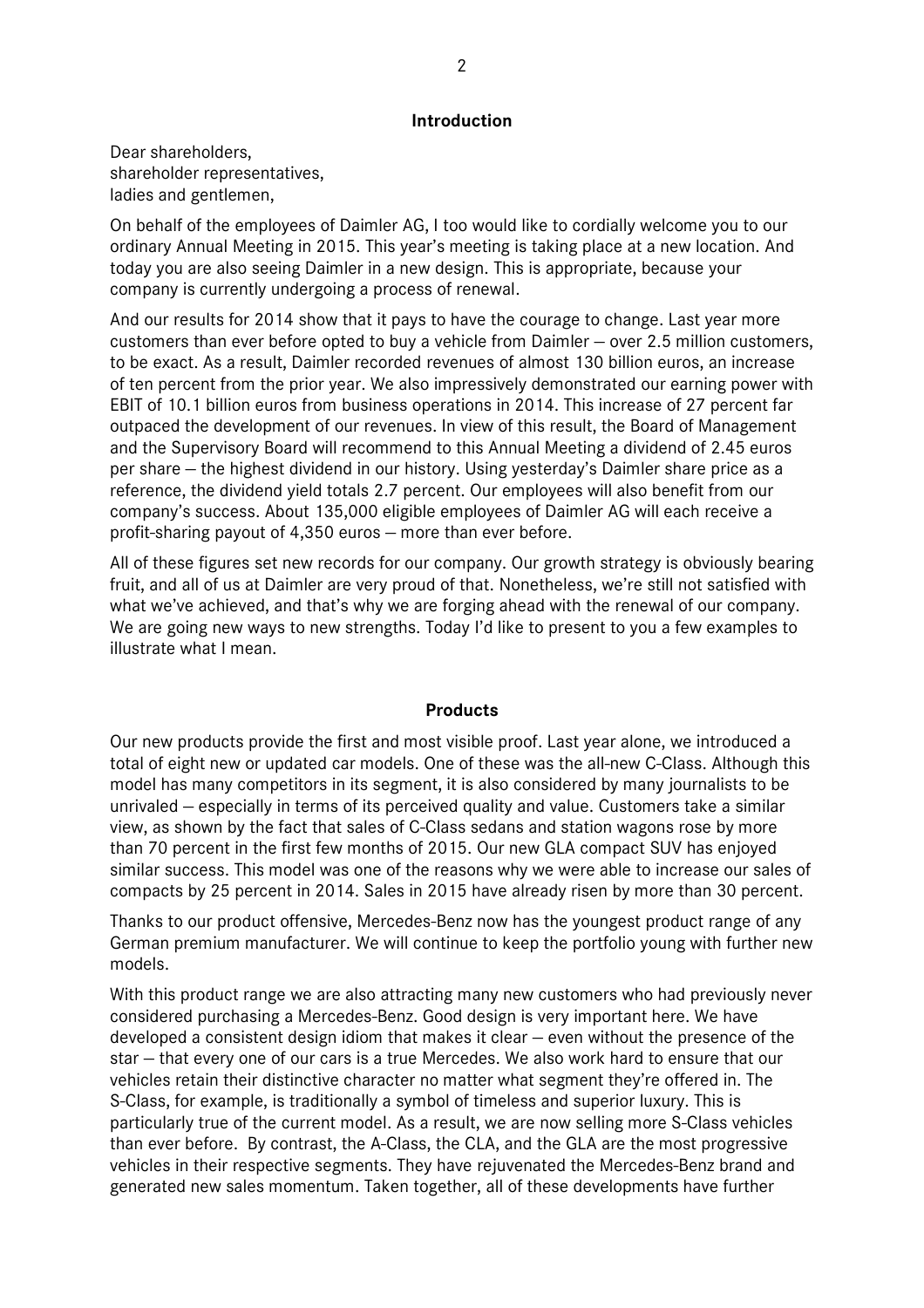enhanced the value of the brand. Today Mercedes-Benz is the most valuable premium automobile brand in the world.

We are continuing along this path this year as well. In 2015 we will be launching another eight new or updated car models — ranging from the CLA Shooting Brake to the GLE coupe, which you see here on the stage, and the Mercedes-Maybach S-Class. The GLE will be celebrating its world premiere in New York in just a few hours. We've also brought the car to Berlin, so you'll be able to take a look at the new GLE before the official unveiling at our product exhibition. The GLE offers solid proof of why 2015 is the "Year of the SUV" for us. That's because we're revamping almost our entire range of SUVs this year. In just three weeks, we'll be offering a preview of yet another new product at Auto Shanghai 2015. This show car is based on the concept for the GLE coupe, and it clearly demonstrates that the combination of an SUV and a coupe can be very appealing even in a somewhat more compact model. These vehicles are enabling us to meet the continually growing demand for premium SUVs. This year, for example, the market for such models is expected to grow twice as fast as the overall automotive market in the U.S.

Midsized pickups are another very promising segment. Indeed, the midsized pickup market is currently undergoing a transformation. More and more customers worldwide are demanding pickups that have the characteristics of cars — for example, in terms of design, comfort, and safety. That's why we're going to be the first premium manufacturer to enter this segment – the time is right for us. Our developers know what we expect from them: to create the Mercedes among pickups. Our plans call for the first models to be launched before 2020.

One of the highlights at smart in 2015 will be the launch of the new fortwo in China, which will soon become the smart's biggest market. We've significantly expanded our smart dealership network in China — from just 16 outlets in 2010 to more than 100 today. We're also increasingly moving into smaller cities that previously had no smart dealerships. After all, these "smaller" cities are still home to several million people. This shows just how much potential China offers for smart sales as well.

The Mercedes-AMG GT was launched just over three weeks ago. Orders for this model have exceeded our expectations. That's not surprising, since the only way to get any closer to the legendary Silver Arrow is to become a Formula 1 driver. And speaking of Formula 1 racing, our team wrote a new chapter of this legend in 2014. I don't think you need to be a motor sports fan to understand just how important our team's phenomenal success last year has been for our brand. The start of the new season has shown us that our drivers can once again rely on an extremely competitive race car — and that we can expect to see some exciting races!

Daimler Trucks' outstanding market position is also a result of our excellent products. We've already achieved what others have yet to accomplish — namely, the renewal of our entire range of commercial vehicles. With our six brands, 54 models, and our joint ventures in China and Russia, we are more broadly and strongly represented in all of the key truck markets than ever before — and we are in a better position than our competitors. The very low total cost of ownership of our trucks is the most important factor in our customers' purchasing decisions. After all, a truck is an investment, and because diesel fuel accounts for around one third of the TOC we have made our trucks even more efficient in all regions and for all brands and all model series. This policy has paid off, because we now offer the most efficient truck on the market in Europe, Japan, and the U.S. In Europe we sent the Mercedes-Benz Actros to compete in "Fuel Duels," in which the Actros competed against the most fuel-efficient rival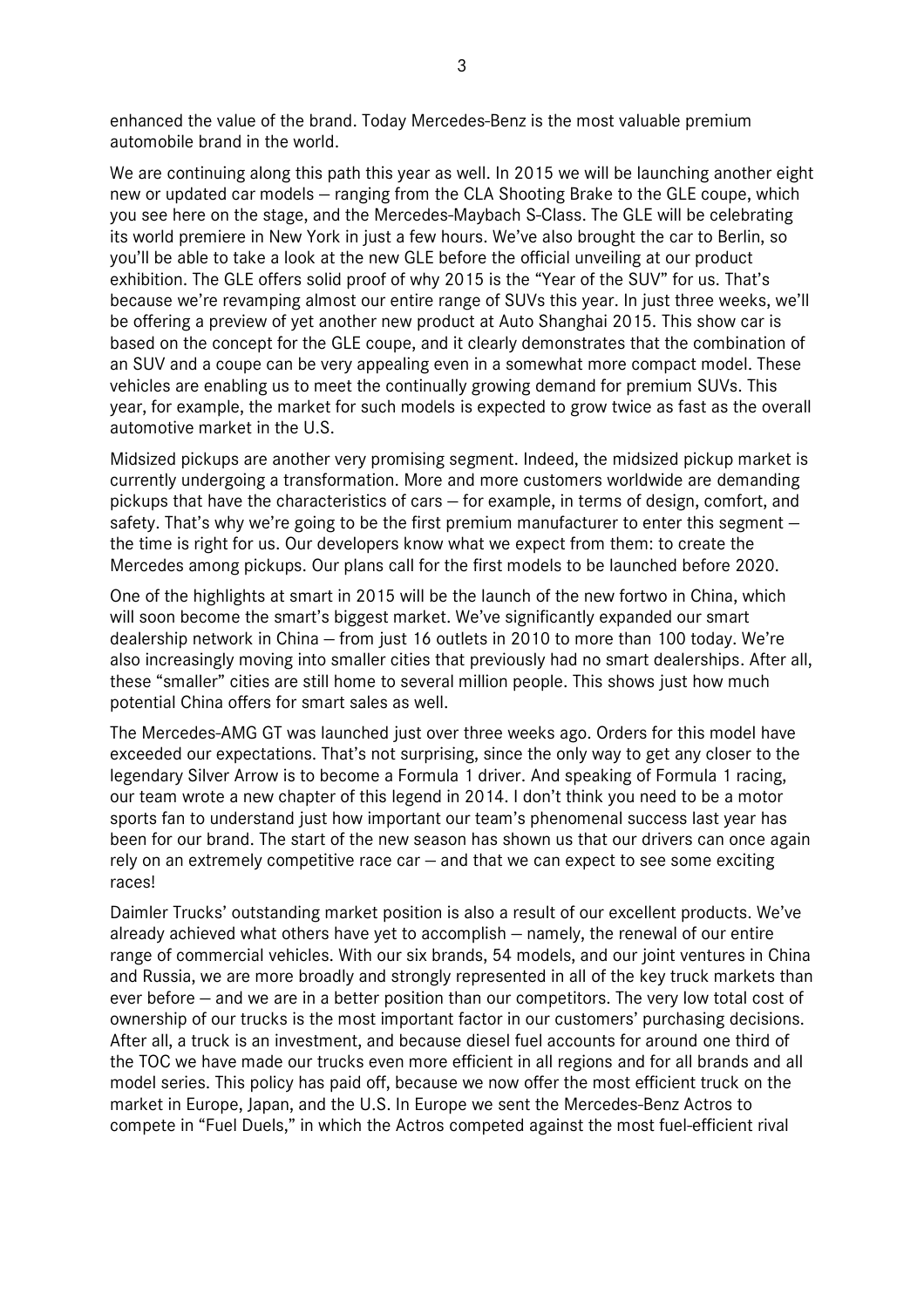truck in one of our customer's fleets. We did this well over 500 times last year, and the Actros came out on top more than 90 percent of the time, with 11 percent lower fuel consumption on average.

# **Technology**

And that brings me to a second field in which we are forging ahead with Daimler's renewal: cutting-edge technology. We have improved a lot with regard to **CO2.** In Europe we have cut the average  $CO<sub>2</sub>$  emissions of our new car fleet by almost half since 1995. We will reach around 125 grams by 2016. But these are only interim goals. We have to deal with the toughest  $CO<sub>2</sub>$  standards in our most important markets. For example, the EU target of 95 grams for the year 2020 means that cars have to consume less than four liters of fuel per 100 kilometers on average. It's no secret that such values are technically and financially very challenging for premium manufacturers such as ourselves. In fact, efficient combustion engines by themselves cannot achieve these  $CO<sub>2</sub>$  targets. That's why we will have to electrify our car fleet more extensively.

The plug-in hybrid is the best solution for the foreseeable future. It offers all the advantages of electric driving, and its combustion engine offsets the drawbacks that electric drives still have with regard to range and charging infrastructure. It's therefore no surprise that plug-in hybrids have met with the kind of customer response that all-electric cars have so far failed to receive. Hybrid cars are the best-selling products in the electric vehicle market. This segment will continue to grow at a rapid rate. What's more, we will launch a new plug-in hybrid model every four months on average until 2017. At the Geneva Motor Show we presented a V-Class concept model that is also equipped with plug-in hybrid technology. This vehicle has over 140 hp more output than the most powerful existing V-Class model. At the same time, it reduces fuel consumption to the level of a small car. This is Daimler's path towards sustainable mobility: We want to have attractive technology platforms, not "austerity mobiles."

Some of you will surely be asking yourselves why Daimler is getting out of Tesla even though cars will become more electric in the future. Firstly, we did it because it was a good deal for your company. Although we got involved in Tesla with just under \$50 million, we had made about \$780 million by the time we got out. Secondly, we don't need to own shares of Tesla in order to cooperate with it. We will continue to work together with the company — especially, of course, on the B-Class Electric Drive, whose powertrain is supplied by Tesla.

Another focus of our development work in the years ahead will be on autonomous driving. We have also achieved a leading position in this future-oriented field. The Consumer Electronics Show was once again held in Las Vegas at the beginning of this year. Despite being an event for consumer electronics, this show is also turning into a major focal point for the automotive industry. This year our F 015 research vehicle received more media coverage than any other automobile at the show.

This vehicle shows what a future Mercedes that has been designed for autonomous driving from the very start might look like. We are convinced that in the future cars will become much more than just a means of transportation. The car will evolve into a private place of refuge. With autonomous driving, we will gain freedom to use our time on the road as we like. That is the future of automotive luxury. We have therefore designed this place of refuge in a way that does justice to the Mercedes brand.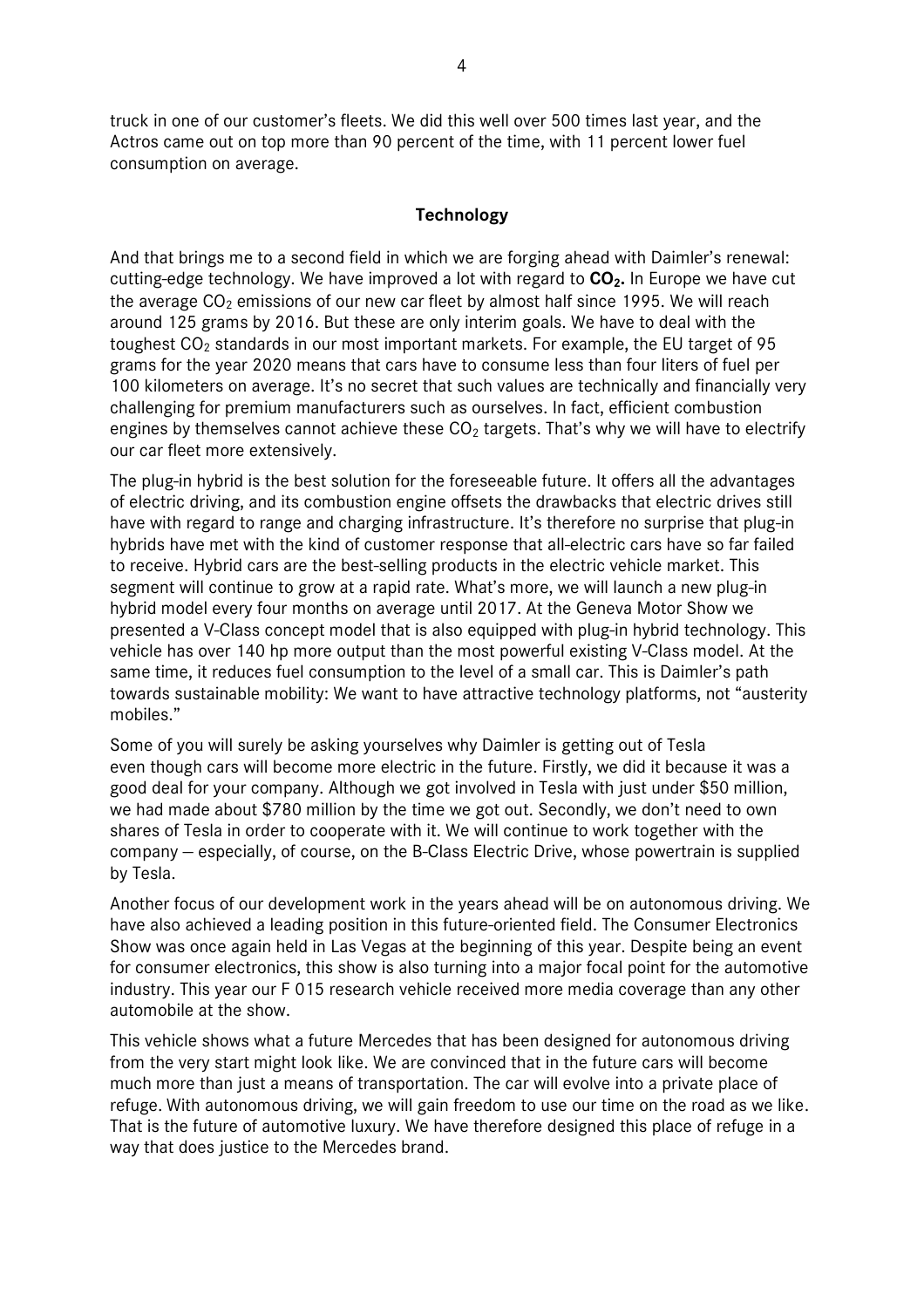In addition, the F 015 provides answers to the possibly most important question concerning autonomous driving: How does the autonomous automobile interact with its surroundings? For one thing, there will no longer be the usual eye contact with the driver. Instead, autonomous automobiles will have to be able to actively communicate with their environment. That's why the F 015 has big LED displays at the front and back. For example, if the F 015 detects a pedestrian at the edge of the road, it will display wavy light signals in the LED grille to indicate to the person that he or she has been perceived. If a pedestrian wants to cross the road, the F 015 stops and scans its surroundings to make sure that this can be done safely. If this is the case, the car projects a virtual crosswalk onto the road and emits an audible signal to tell the pedestrian that he or she can go ahead. In this way, the autonomous vehicle can have a positive influence on traffic. This is an important factor for promoting public acceptance of this future-oriented technology. A car such as our F 015 could realistically be put on the road in the next decade. Semi-autonomous driving is already possible today in C-Class, E-Class, and S-Class cars. We will take further steps toward autonomous driving in the years ahead.

Autonomous driving also has great potential for trucks. Long-haulage trucking involves long distances, constant speeds, and generally well-defined traffic conditions on highways. Autonomous trucks improve safety by adhering to speed limits, providing timely warnings regarding traffic jams around curves, and preventing rear-end collisions. Autonomous driving also increases efficiency, because it takes into account the truck's payload, the topography, and the traffic situation on the road. As a result, it neither brakes unnecessarily nor accelerates too much. This will enable such future trucks to reduce fuel consumption by up to five percent. And thanks to the trucks' improved connectivity, we will also be able to make better use of existing roads. The trucks will coordinate the routes they take. Moreover, traffic control systems will guide truckers past traffic jams or distribute vehicles in such a way that no traffic jams occur in the first place.

In addition to purely technological issues, autonomous driving also raises legal and ethical questions. That's because we will be able to prevent many accidents, but not all of them. For example, how should a car behave if an accident cannot be prevented? The car doesn't make such a decision by itself, as it acts in accordance with a predefined algorithm. It's also clear that programmers cannot decide such matters on their own. We need an extensive public dialogue about this issue. We talked about it yesterday evening at the presentation of our Sustainability Report. We will also hold more such events in the future, because we are determined to shape this technology and promote public discussion of it.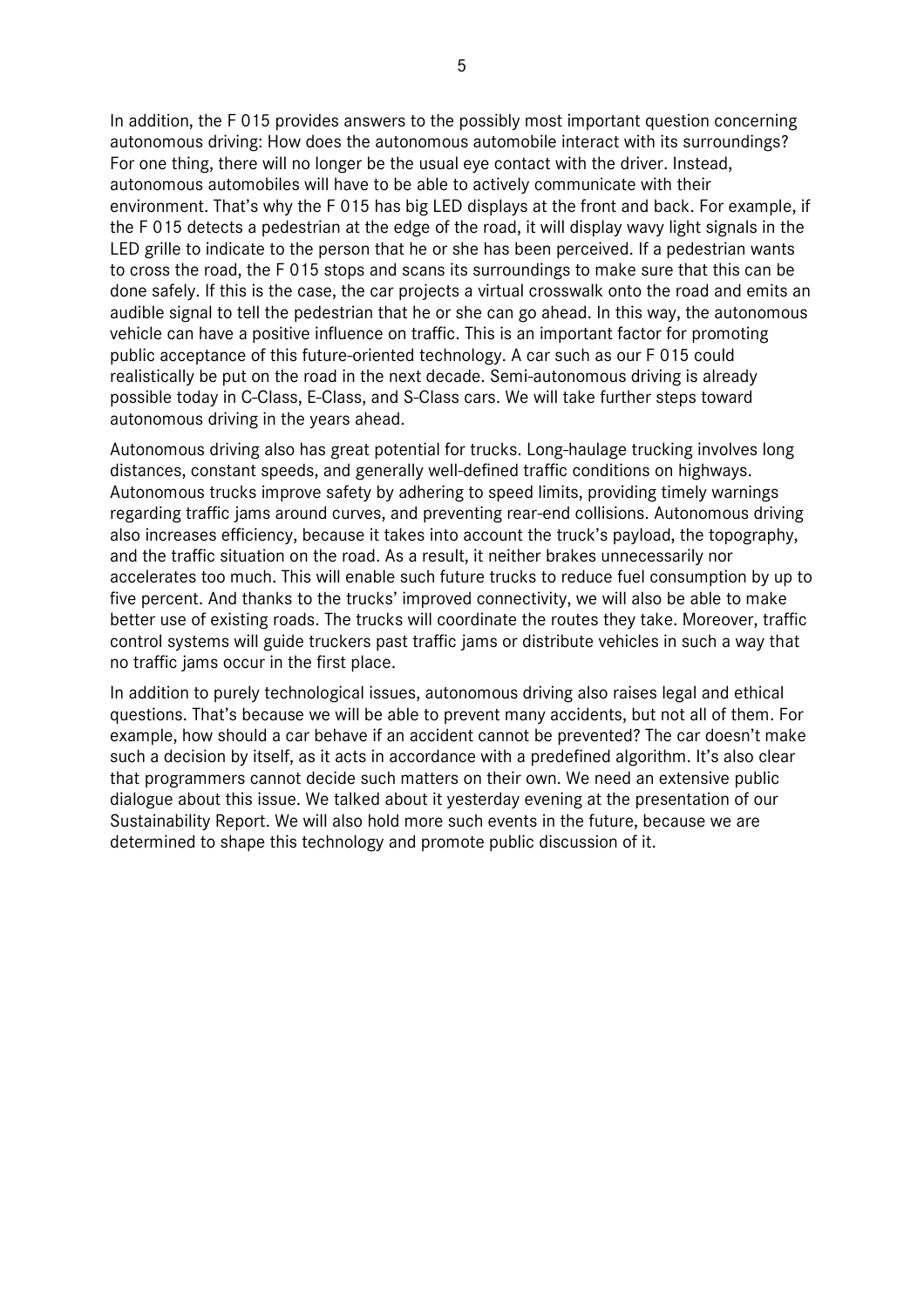#### **Sales**

Even when our vehicles are one day able to drive autonomously– they won't sell themselves autonomously. Impressive products and innovative technologies have to be sold effectively. And one key area of our sales operations is China, now and in the future. Last year we increased our deliveries of new vehicles in China by 25 percent. This year will be even better – with significantly more than 300,000 cars sold Of course China is not a country of unlimited potential, but it does offer us tremendous opportunities. For example, it's remarkable how many Chinese customers already buy a premium model as their first automobile. In fact, for 35 percent of our customers in China, the C-Class is the first car they've ever owned. Even for the S-Class, that's the case for more than ten percent of purchasers. In the future we will take advantage of these opportunities even more effectively. Our financial services play an important role in this regard. Today a fourth of our Chinese customers finance or lease the vehicles they buy from us. We intend to expand his business further, together with our longterm partner BAIC. The success of our compact cars shows that we can win customers away from our competitors. We now want to follow that up by gaining these customers' long-term loyalty.

Our top-Class service plays a key role in this effort. Customers who buy a Mercedes can, and should, be able to expect Mercedes-Class service. That's why we are not only increasing the number of our local dealerships but also enhancing the quality of our service. The sales employee training center we opened last year in Shanghai is the biggest Daimler training center of this kind in the world. In every one of our more than 150 markets, we are determined to react even more effectively, quickly, and flexibly to the changing future needs of our customers.

It all begins with the way we address potential customers. For a long time, people believed that you couldn't sell cars on the Internet. After all, a car is different from a book. But nowadays many people are even meeting their future husbands or wives online — so why not their new car? We've launched pilot projects in Hamburg and Warsaw, and we've had good dialogues with the people we've met on the Internet. By means of our online store, we are entering into a dialogue with lots of people who had previously had little or no contact with a Mercedes dealership. Last year we had approximately a quarter of a million contacts with potential customers. Most of these people gathered information on our portal, chatted with us, and asked us questions. Many of them made an appointment for a test drive. And some of them also bought their cars online.

Another opportunity for addressing potential customers is our carsharing service car2go. When we launched car2go, many observers prophesied that carsharing would cost us customers. In fact, our carsharing service and our sales are roughly balancing each other out. Some people are saying, "Now I don't need my smart anymore." Others are buying their own smart because they've already tried it out with car2go. Now we're taking the next step with moovel, the smartphone app that integrates a variety of mobility options. Users can now find the optimal route for getting from point A to point B, whether it's by car, train or bicycle. More than a million customers are already using moovel. A successful sales operation does not merely seek answers to the question "What do I want to sell?" The crucial question is "What does the customer want?" The customers of moovel want mobility. And that's our core business. We don't just manufacture vehicles, we provide mobility.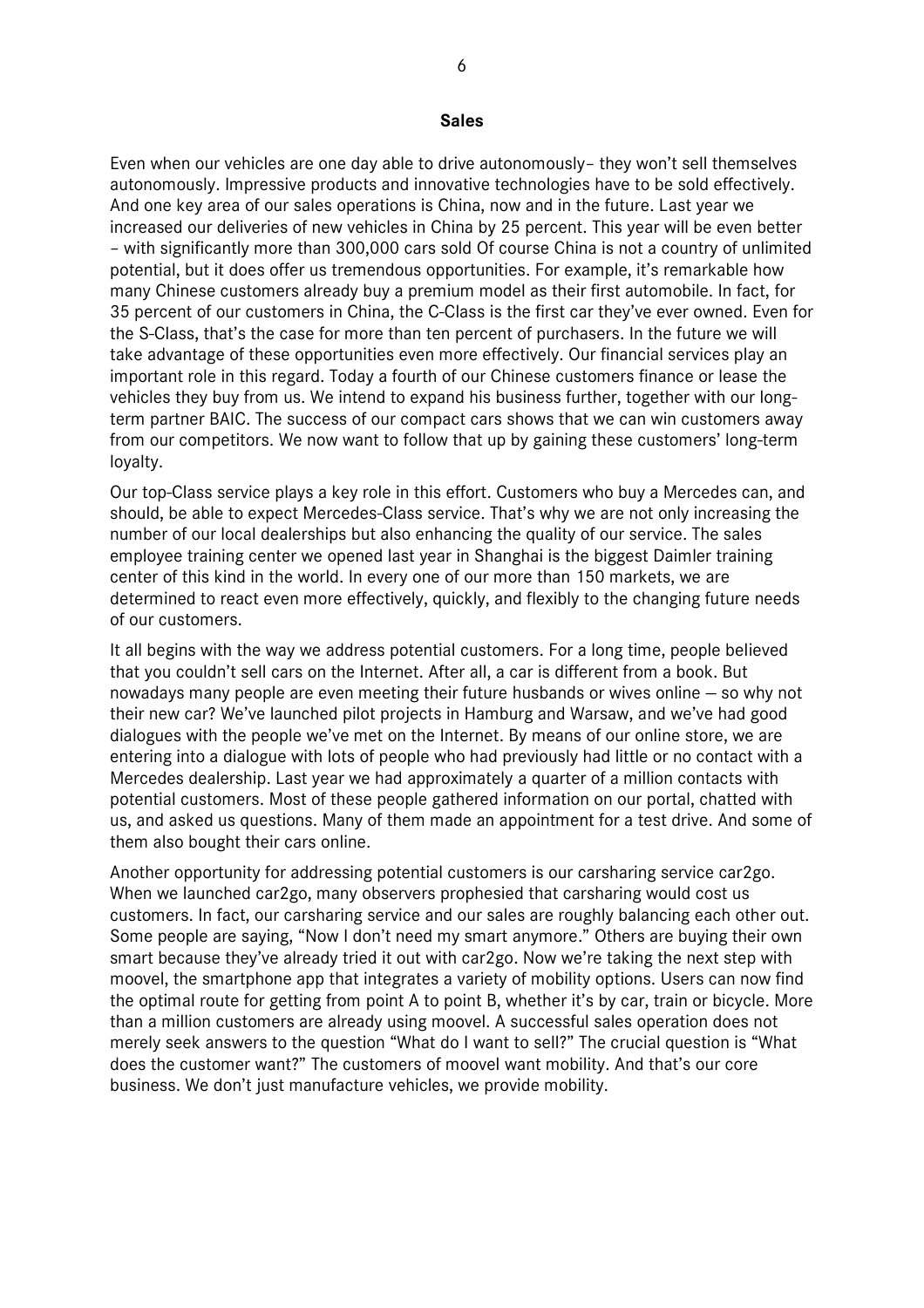In the future we want to turn interested parties into even more new customers. In order to do that we are also updating our traditional sales channels: our business locations and our dealerships. One visible external sign of that is the new ultramodern look of the Mercedes-Benz brand, which we will introduce at over 1,000 locations by 2017. The biggest current change within the Group is the restructuring of our network of business locations in Germany. I particularly want it to communicate a key message: the fact that we are making a clear commitment to our Group's own sales organization. And that's exactly why we want to make our sales organization competitive for the long term. In order to do this, we are combining existing business locations into powerful networks and selling individual dealerships. But at the same time we will also be investing half a billion euros in our remaining business locations in the years ahead. That's because this is our home market, and this is where our sales organization has to be especially strong.

We are also reorganizing important areas of our sales organization for trucks. Previously, we supported many growth markets centrally from our headquarters in Stuttgart. In the future, we want to be closer to our customers. For this reason we are opening a number of regional sales centers this year: in Dubai for the Middle East and north Africa, in Nairobi for central Africa, in Pretoria for southern Africa, in Chennai for India and its neighboring countries, and in Singapore for Southeast Asia. The regional sales centers in Latin America and Australia have already proven their effectiveness. Through these centers we are learning more about the needs of local customers and speeding up our reaction times.

To sum up, we are enhancing our presence in the new markets, but at the same time we are continuing to invest in Germany in many ways, including the renewal of our production facilities.

# **Production**

In 2014 more than 1.75 million cars rolled off the assembly line at Mercedes-Benz Cars, setting the fourth production record in a row. Almost all of our plants operated with three shifts. The diversity of our products will continue to increase in the years ahead. Whereas in the 1970s we were still able to meet most of our customers' wishes with three basic models, today we have approximately ten times as many models on offer. The possibilities for individualizing a car have also increased considerably. For example, at the Sindelfingen plant you almost never see two identical S-Class vehicles roll off the assembly line. In addition, our range of drive system variants is constantly growing. Besides gasoline and diesel engines, we will produce an increasing number of hybrid and all-electric drives in the future. Our portfolio is becoming increasingly complex. That's why our production has to become more and more flexible.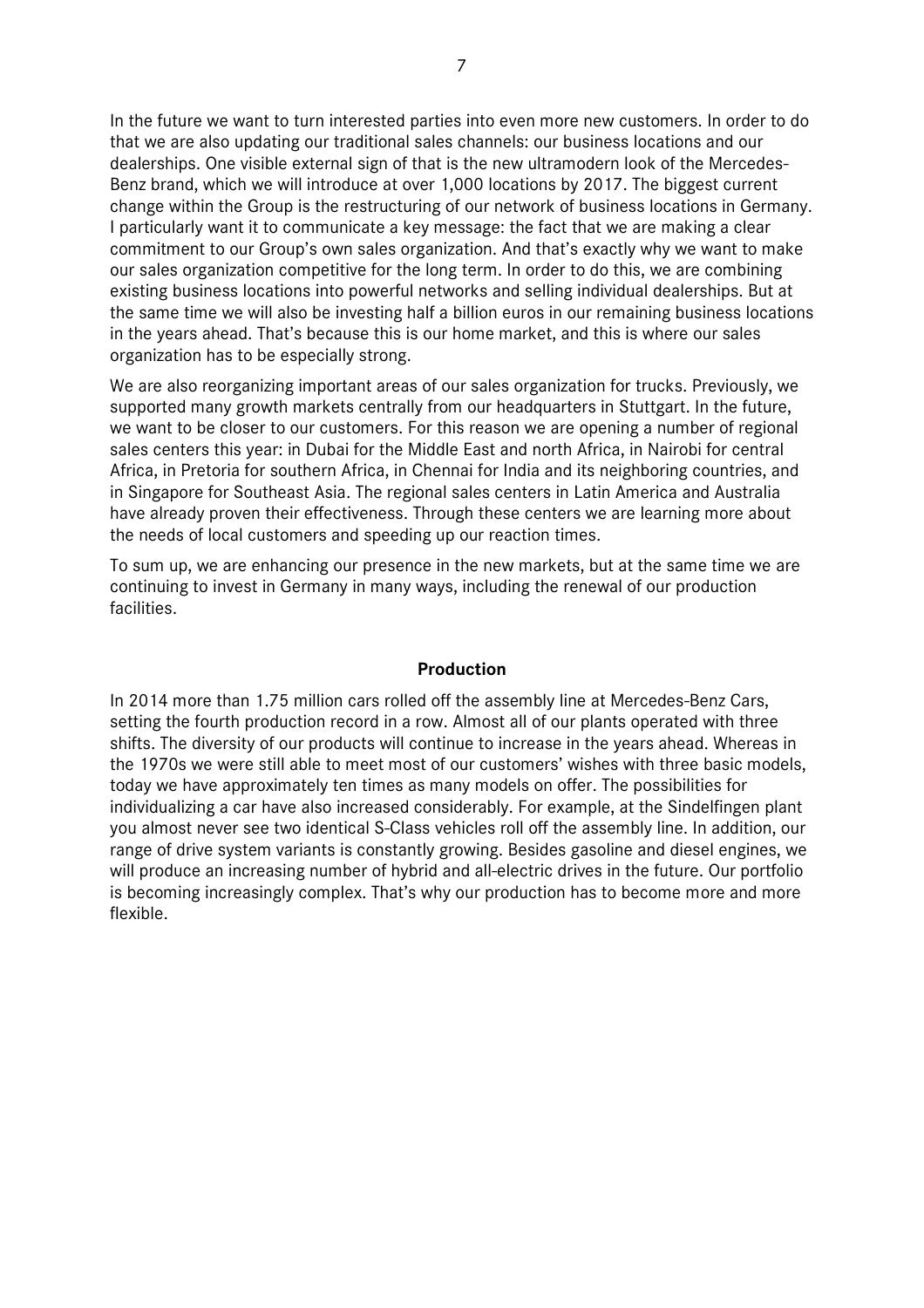One precondition for that is to have only a handful of vehicle architectures and make them the basis of many models. We have made tremendous progress in this area. Another of our aims is to move our production locations even closer to the markets. The production network for the C-Class is an excellent example. For the first time, we are now building a model simultaneously in Germany, the U.S., South Africa, and China. To do this, the individual locations are working together within a production network. What's more, we are currently conducting in-depth talks with the works council to find out how we can increase the flexibility and efficiency of each individual plant. This discussion is crucial for safeguarding our future. And it is being conducted by the employer and employee representatives in a constructive way. Within the framework of these jointly developed goals for our production locations, we are reinforcing our plants in Germany through massive investments. For example, we are investing 1.5 billion euros in our plant in Sindelfingen until 2020, and we will also locate the production of a new car series there. Our central plant in Untertürkheim is being extensively modernized and developed into a center of expertise for the production of highly efficient engines and alternative drive systems. In the coming years we will make additional investments there in the billion-euro range. Between now and 2020 we will also invest about one billion euros to expand the production equipment at our truck plant in Wörth.

The counterpart of our car architectures is the platform strategy we use for our trucks. In terms of modules and platforms, Daimler Trucks is years ahead of its competitors. Today customers all over the world are already using Daimler technologies that have been tried and tested hundreds of thousands of times and are being adapted by Daimler to meet the requirements of each individual market. However, in the truck segment the platform concept has so far focused on the powertrain. We now want to extend our platform strategy worldwide to include additional components, such as medium-duty engines, electronics, cabs, and chassis. In 2020 we will also launch these modules and components in many markets. In this way we will be able to supply our customers everywhere, quickly and in optimal quality, with the technologies they are asking for. In addition, our platform strategy saves us money in development, and our higher production volumes lead to cost savings in procurement. As the biggest truck manufacturer, we can also realize the biggest economies of scale.

As we look ahead to the future, the digital transformation will be changing our production processes in particular from the ground up. I'm sure you're already familiar with the term "Industry 4.0." What's the concept behind it? I'll give you an example: One important starting point for networked production is a process chain that is digital from start to finish. This means that all of the planning and process data, from the design stage to aftersales, are accessible in real time. And that makes it possible to virtually simulate the effects of new product characteristics on the production process, for example. As a result, vehicles can be developed more systematically with optimization of the production process in mind, and the vehicles can reach market readiness faster.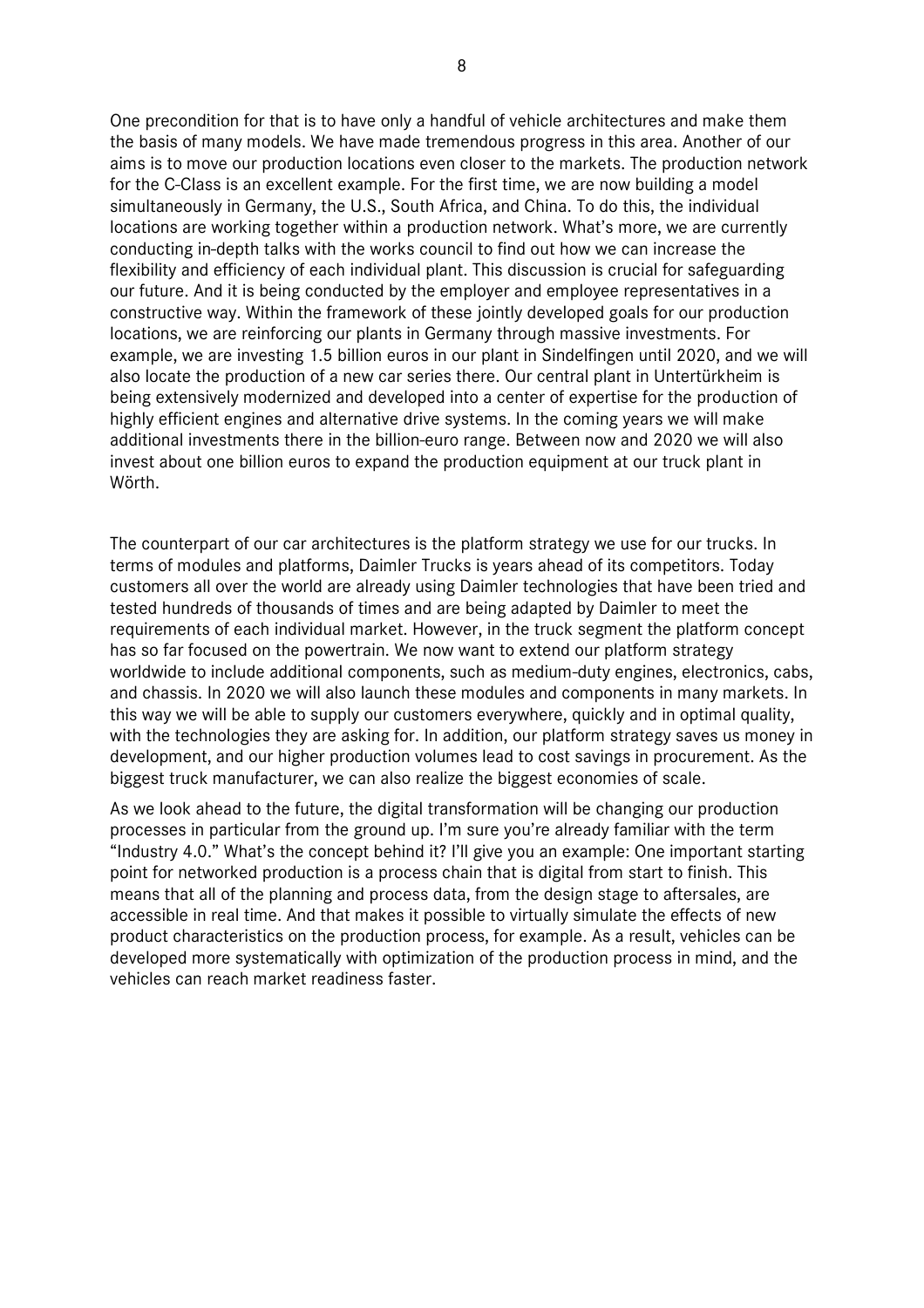Above all, digitization is enabling us to make our production processes more flexible and more efficient. We can already produce different types of vehicles on the same assembly line, but in the future we want to achieve even more in this area. One milestone on the road to the adaptable factory is the cooperation between human beings and robots. Again and again, people have voiced concern over the use of robots. They ask whether the factories of the future will be empty of people. That certainly won't be the case. The future relationship between human beings and robots will be a matter of intelligent collaboration. That's because the experience, creativity, and flexibility of our employees are irreplaceable in many areas of automobile production — especially as we strike out in new directions at the Group. Our production teams have plenty of experience, and they are ready and willing to change. They work with an enthusiasm that is almost palpable. And they are evolving, step by step, into a global team.

# **Human Resources**

A few days ago, one of our employees posted the following text on our intranet: "An Italian, a Frenchman, an Ethiopian, a Croatian woman, a Turk, a Chinese woman, a guy from Berlin, a Bavarian, and a couple of Swabians are having lunch together, and one of them says... This may sound like the beginning of a joke, but it actually describes my normal working day — and that's one of the reasons why I love my work environment and consider it a great enrichment of my life." We want even more of our people to have such an experience, and that's why we offer our trainees the opportunity to spend several weeks at one of our locations abroad. As a rule, they return not only with better foreign language skills but also with great enthusiasm about this experience.

We're also adopting new approaches for recruiting the best minds by communicating with them in the ways they're accustomed to. Let me give you just one example of what I mean. In a recent pilot project, more than 100 potential recruits followed one of our employees around for a day via the WhatsApp messaging service. They thus gained an authentic insight into that employee's normal working day, and they were also able to ask her questions about her job and career, and how she got started. The feedback from the program participants was very positive. That's why we'll be establishing WhatsApp as a permanent communication channel, through which we will allow people to "shadow" a different Daimler employee at least once a month.

Of course we're also a company that aims to support its current workforce — in difficult situations as well. For this reason, we've established an integrity information service that not only provides assistance with all questions related to integrity but also works closely with experts on legal and human resources issues, data protection, compliance, and many other topics. As a result, this service can also help employees who aren't sure exactly whom they need to talk to about a particular issue.

And now I'm going to repeat something I've already said many times in the past: Our responsibility doesn't end at the factory gates. That's why we support a broad range of aid projects all over the world. A major focus of our activities here over the last two years has been the plight of Syrian refugees. Back in 2013, Daimler sent two convoys with supplies to the Turkish-Syrian border. In 2014, a joint company-employee campaign collected about 250,000 euros in donations. The Wings of Help association then organized planes to transport tents, blankets, medicine, and other needed supplies to Syrian refugees in northern Iraq. Obviously, it is not our job as a company, nor is it our goal, to solve political problems. But wherever we can help, we do what we can.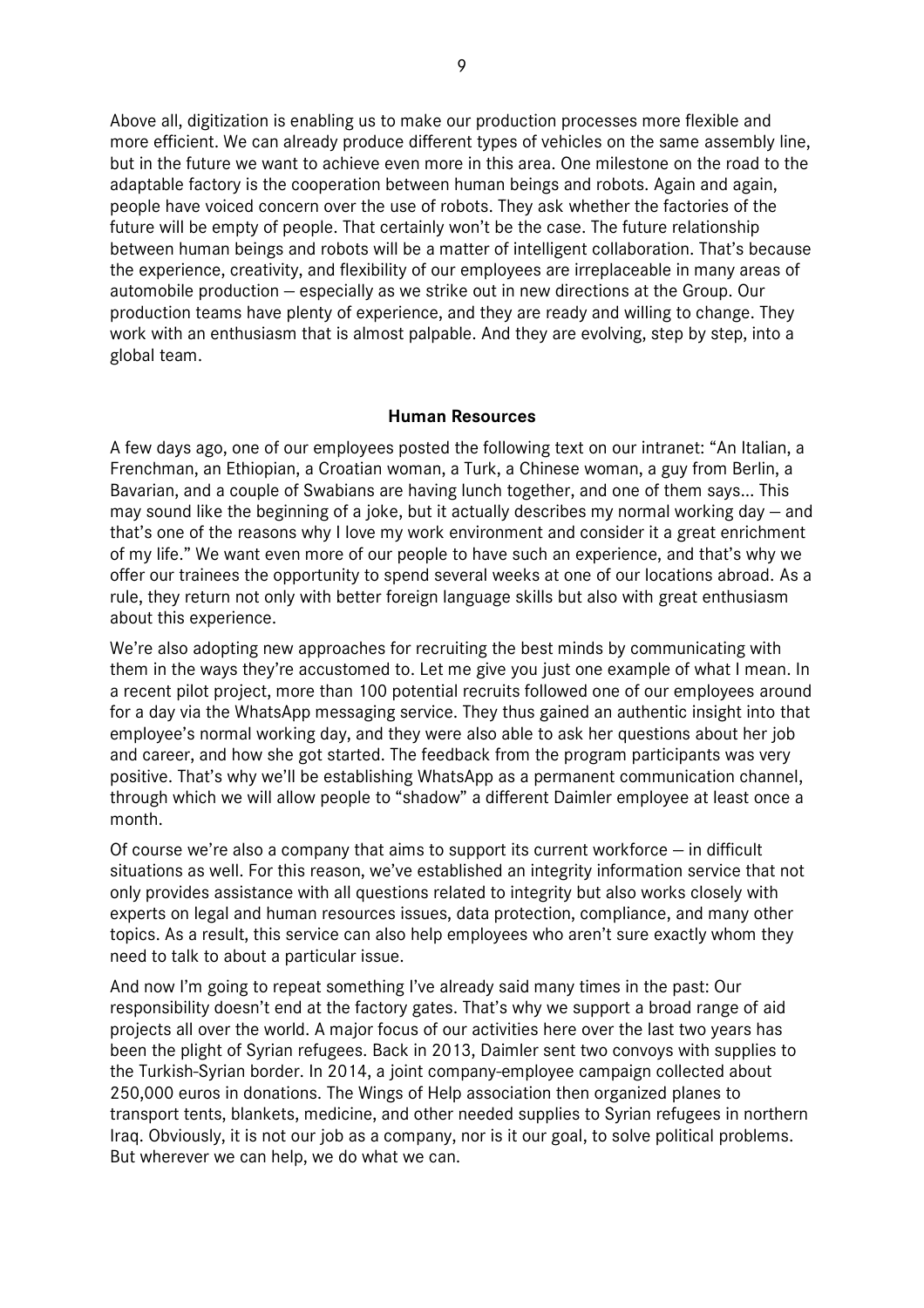### **Politics and Society**

In the case of certain other political issues, we actually have to get involved — even if our involvement isn't always popular. And this brings me to an area where new impulses are urgently needed. In three weeks, the next round of negotiations concerning the Transatlantic Trade and Investment Partnership — TTIP for short — will begin in Washington. According to the Ifo Institute, such a free-trade agreement could lead to the creation of up to 400,000 new jobs in Europe. We have a vital interest in the success of the negotiations. We are therefore concerned about various attempts to scare people in Germany — to make them afraid of American food products and a supposed lowering of safety, environmental, and social and labor standards. The negotiations must be conducted carefully, of course, but both Europe and the U.S. already have some of the toughest standards in the world. The goal here is not to lower standards but to make them uniform. Many people don't realize how much inconsistency still exists and how damaging this is. For example, even the most minor differences in regulations governing crash tests can lead to a situation in which we have to drive twice as many cars into walls as we would have to if the standards were uniform. Such differences cost a huge amount of money and offer minimal benefits. This is true in many other areas as well, and a comprehensive agreement could put an end to all this waste. There are many different ways the money thus saved could be used more effectively on both sides of the Atlantic. Anyone who wants to improve the sluggish economy in Europe, with all its negative consequences ranging from the debt crisis to unemployment among young people, must also support one of the most effective programs for growth — and that's exactly what TTIP is!

Another example of people spreading fear for no reason involves extended trailer trucks. Many people believe that these vehicles are bad for the environment and the road infrastructure. However, a field test conducted in Germany found the opposite to be true, since two extended trailers transport the same amount of freight as three conventional trucks. The result is up to 25 percent lower diesel consumption and  $CO<sub>2</sub>$  emissions. What's more, extended trailer trucks cause less damage to bridges and roads, because their gross vehicle weight remains unchanged but is distributed across a greater number of axles. To sum up, extended trailers could make road freight transport more economical and environmentally friendly without requiring much additional investment. That's why we're pleased that the state of Baden-Württemberg is planning to participate in a field test with these vehicles as well. We regard this as a positive step forward.

# **Conclusion**

Ladies and gentlemen, during the past half hour I've talked a lot about change in terms of our products and technologies, sales and production systems, human resources work, and social issues. But now, please allow me to say a few words about some things that will not change. For Daimler, the past and the future are inseparably linked. We are a time-honored company, and we are proud of that. But we're also proud of the fact that our engineers don't get nostalgic — on the contrary, they are primarily curious. That's the way it was nearly 130 years ago, and that's how it will remain in the future. That's why we have never felt that we were the ones who were meant when people referred to the automotive industry as part of the "Old Economy." It's also why we don't feel threatened when companies from the so-called New Economy try to gain a foothold in our industry. The fact that many IT companies are showing an interest in the automobile business at the moment is not a threat. Instead, it is a confirmation of our belief that the automotive industry is a future-oriented industry. It's truly remarkable when you consider that experts have been telling us for years that young people are more interested in iPhones than in cars — and now the inventor of the iPhone is